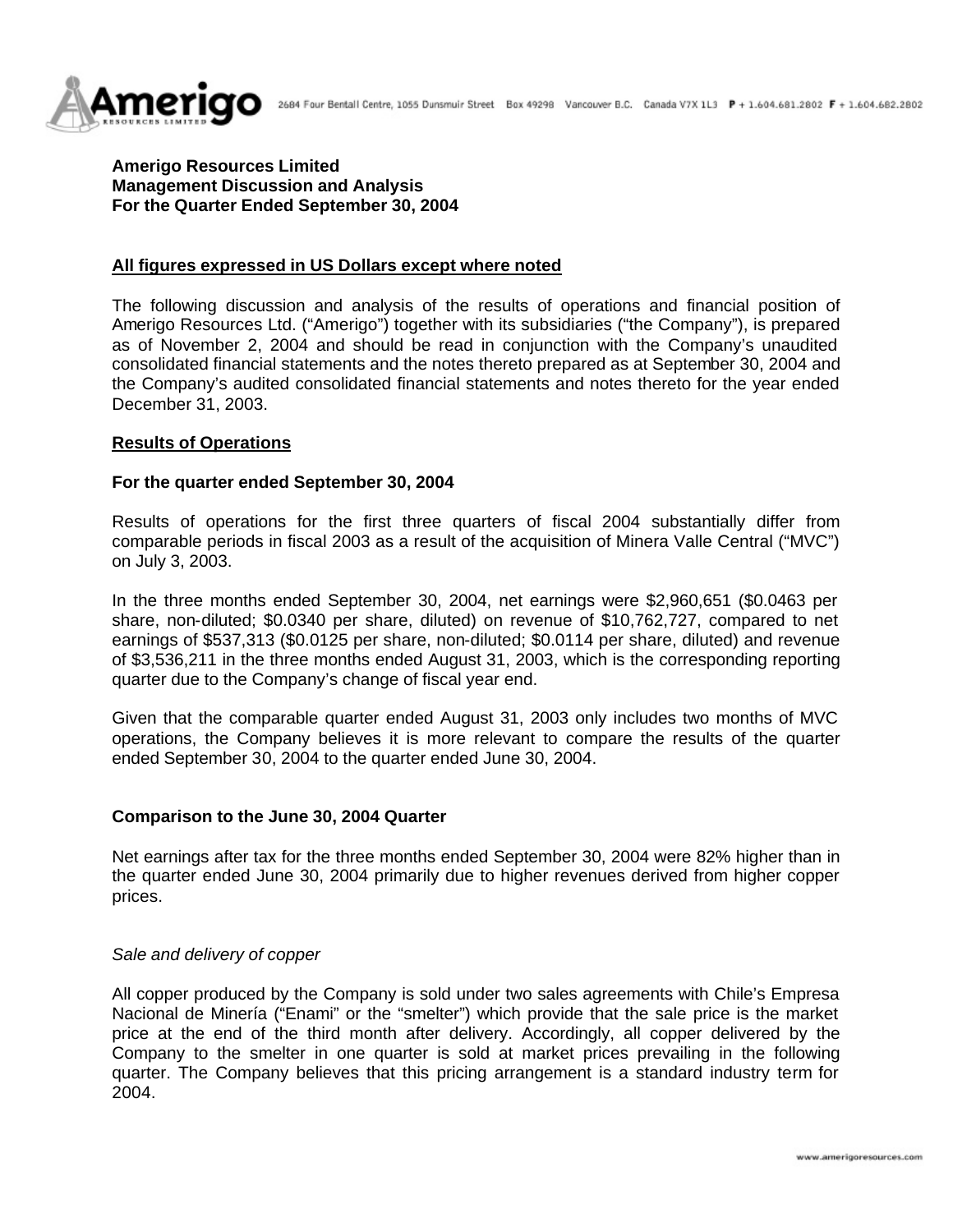

#### *Revenue recognition and reporting*

Commencing January 1, 2004 a new accounting standard required the Company to take into revenue on the date of delivery of copper concentrates to the smelter an amount based on the LME three month forward price for copper. Adjustments to recorded revenue are subsequently made at the end of each month to reflect changes in future copper prices until the sale price is settled. The effect of this new accounting standard is to increase the sensitivity of the Company's reported revenue to increases and decreases in copper prices. In a period of rising copper prices, not only will the Company ultimately record higher revenue for copper delivered in the period, but it will also record favourable adjustments to revenue for copper delivered in the prior quarter. Similarly, in a period of declining copper prices, the Company will be required to record lower revenues for current deliveries and negative adjustments to revenue for the prior quarter's deliveries.

For example, 7.33 million pounds of copper delivered by the Company in Q2 2004 were recorded as revenue of \$8,814,503 in Q2 2004 at an average price of \$1.2020/lb copper. When the sales prices for these deliveries were fixed in Q3 2004, the average price received was \$1.2575/lb copper, which represent positive adjustments to recorded revenues of \$423,496 in Q3, bringing revenue from Q2 sales to \$9,237,999. By contrast, in Q2 there were negative adjustments to recorded revenue of \$370,561 related to copper delivered in Q1 and a further revenue reduction of \$248,777 by the smelter related to contained metal in concentrate adjustments.

Q3 sales, at September 30, 2004 prices, account for revenue of \$10,318,057, derived from the sale of 7.81 million pounds of copper at an average price of \$1.3211/lb copper, a slight volume improvement over sales of 7.33 million pounds in Q2. As a result of higher copper prices and positive revenue adjustments in Q3 for concentrates delivered in Q2, reported revenue in Q3 is approximately \$2.5 million higher than in Q2.

### *Production*

Production in Q3 was 7.82 million pounds of copper, compared to 7.73 million pounds in Q2. MVC continued to receive fresh tailings containing lower sulphide grade material from El Teniente in the third quarter, which contributed to production being below budget and practically at the same volume as in Q2. As of the second half of October, sulphide grade materials in tailings from El Teniente have normalized.

Recovery of tailings from Colihues in Q3 was also below budget. MVC subcontracted the operation of the Colihues tailings recovery project to an independent third party and because the subcontractor did not achieve design capacity due to its inappropriate selection of pump type, the contract was terminated effective October 31, 2004. MVC will operate under a new arrangement, where replacement pumps most suited for the process will be installed. However, as the equipment will not be fully operational before the first quarter of 2005, improvements will be limited until the equipment is fully in operation.

As a result of the late commissioning and low recoveries from Colihues, production in the last quarter of 2004 will be below budget, although it is anticipated to be higher than in Q3. Total production of copper in 2004 is expected to be above 14,000 tonnes, approximately 10% below the forecast of 16,000 tonnes.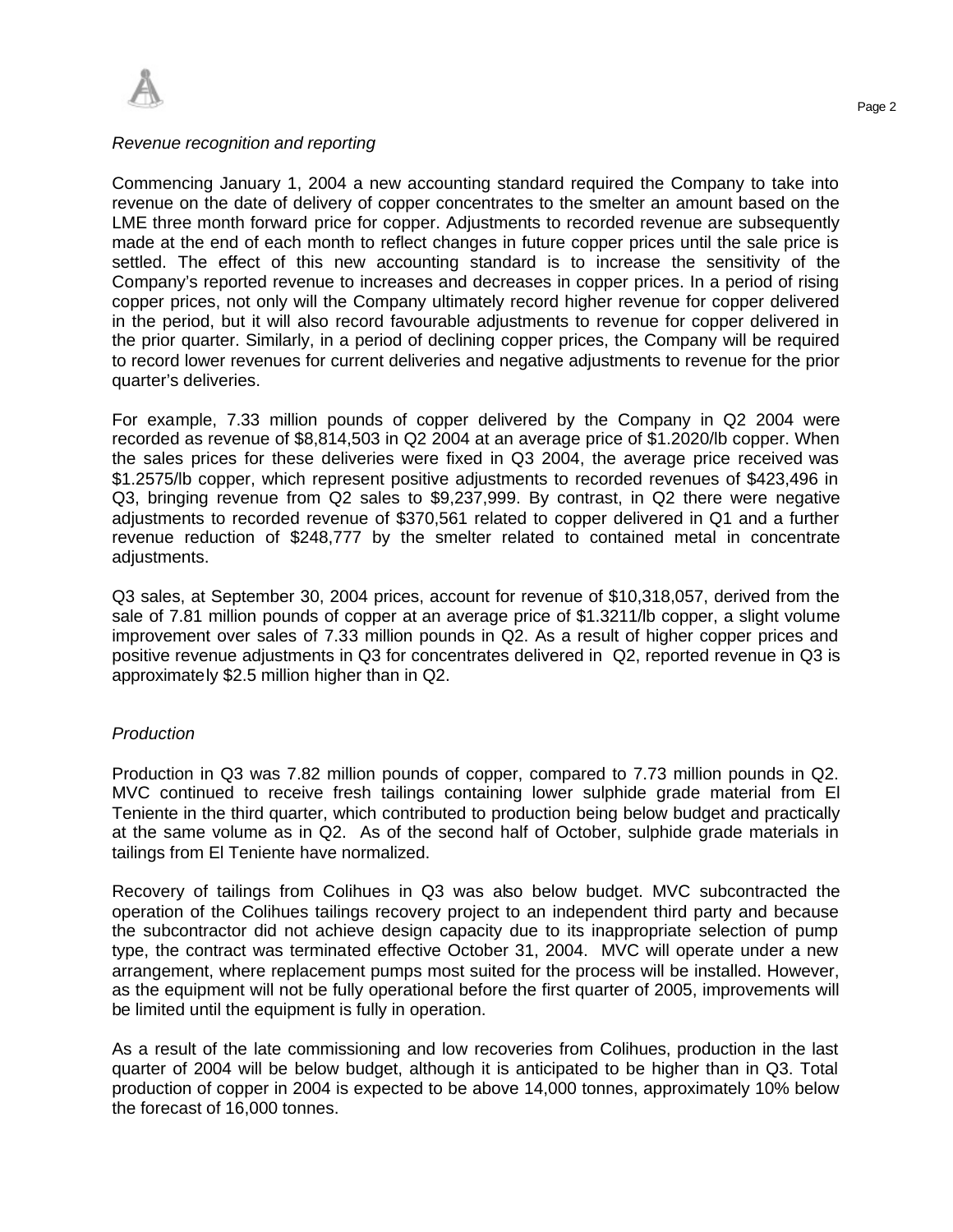

In the quarter ended September 30, 2004, the Company's activities contributed to operating cash flow of \$3,612,139, which includes the effect of changes in non-cash working capital accounts. In the preceding quarter, operating cash flow also including the effect of changes in non-cash working capital was \$3,700,531.

### *Operating Costs and Expenses*

Cash costs (before El Teniente royalty) of 73¢ per pound were higher than the 59¢ per pound achieved in Q2 and the 64¢ per pound recorded in Q1, primarily due to significant increases in electricity prices in Chile. In Q3, electricity costs were 60% higher than Q2 costs, representing a \$560,000 cost increase in the period. This cost increase includes \$200,000 of retroactive charges billed to MVC in Q3. In the three months ended September 30, 2004, MVC also faced increased prices for consumables, particularly for grinding balls used in the mills, which increased 15% or \$78,000 in the quarter. Lower than budget copper production also results in higher costs per pound. Although MVC has no control over international energy and steel prices, the Company expects that unit production costs will decrease significantly as it moves towards increased production. Cash costs improved in September 2004 to 64¢ per pound.

Total cost after royalty, depreciation and accretion was 92¢ per pound compared to 78¢ in the prior quarter, again reflecting the effect of significant increases in electricity costs and in consumables. Actual total production costs were below budget as a result of lower than budgeted production.

Costs not related to MVC's operations are identified as "Other expenses and (income)", of which the most significant expenses are Salaries, Consulting and Professional Fees of \$53,038, Management Fees of \$40,690 and Office Expense of \$29,062.

"Other expenses and (income)" amounts not described in the preceding paragraph are general and administrative expenses. In the quarter ended September 2004, these were consistent with general and administrative costs incurred in preceding quarters and with anticipated costs required to maintain Amerigo's corporate activities in subsequent periods.

Non-operating items occurring in the quarter are a Gain in Foreign Exchange of \$383,421 and Interest Income of \$42,763. The foreign exchange gain is derived from changes to the conversion rates of the Chilean peso and the Canadian dollar to the US dollar in the period. The Chilean peso's exchange rate moved from \$636.30 to \$608.90 with respect to the US dollar and the Canadian dollar exchange to the US dollar changed from \$1.3440 to \$1.2699.

The Company recorded income tax expense net of recoveries of \$810,800 in the third quarter, of which \$798,341 is income tax on net earnings generated in MVC. Due to the availability and utilization of loss carryforwards in MVC, there is no cash tax payable associated with the MVC tax expense. At September 30, 2004, MVC still has approximately \$1,290,000 of tax losses available to offset future tax payable.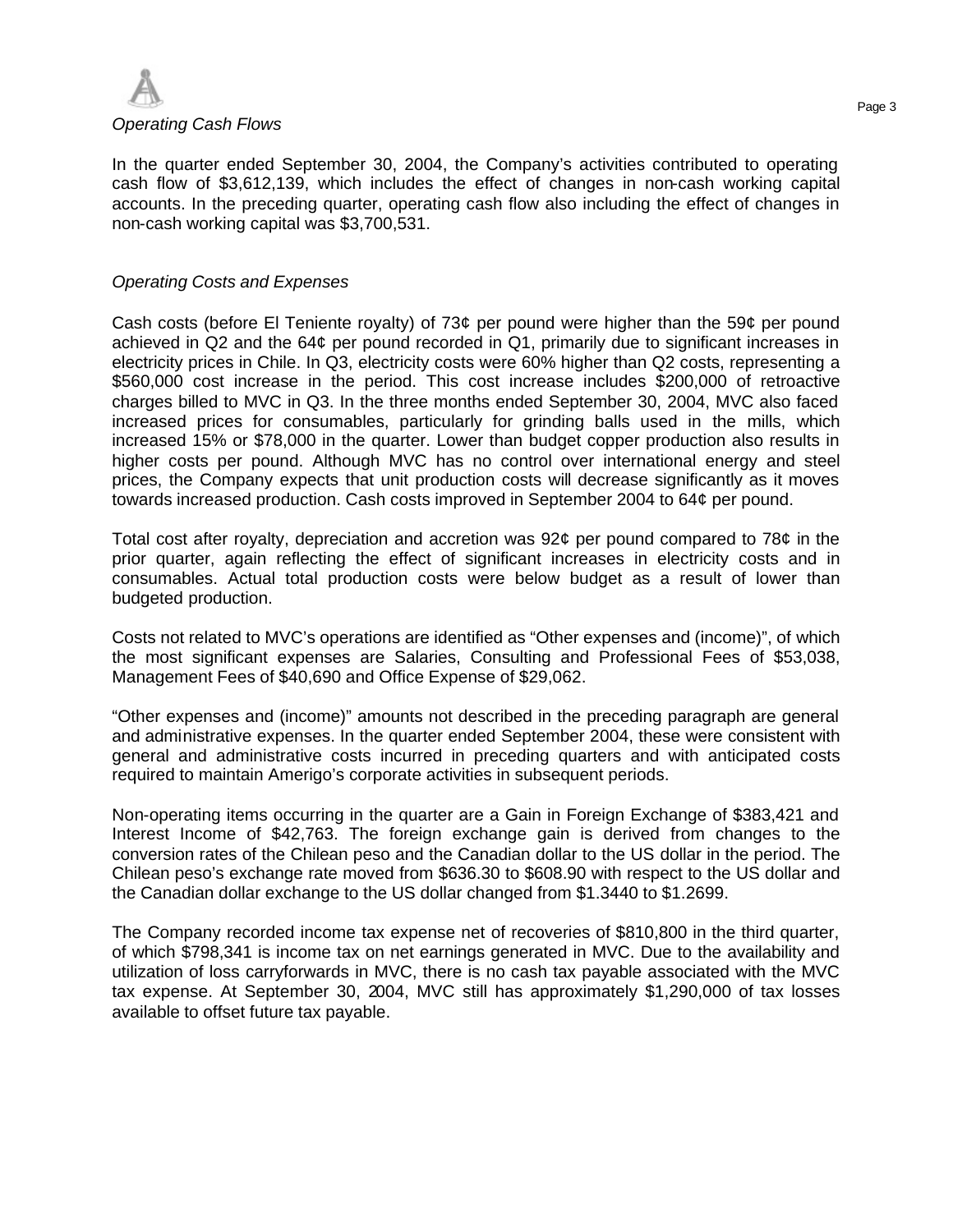

### **Year-to-date to September 30, 2004**

Net earnings during the nine months ended September 30, 2004 were \$8,362,291 or \$0.1327 per share (non-diluted). On a diluted basis, earnings per share were \$0.0961.

Revenues in the period were \$29,219,601 derived from the sale of 21.55 million pounds of copper.

During the period MVC's operations recorded a cost of sales of \$18,663,540 and operating profits of \$10,556,061, or 37% of sales. When adding back amortization, depreciation and asset retirement accretion cost, Amerigo reported adjusted gross profits of \$11,466,546 in the nine months ended September 30, 2004.

"Other expenses and (income)" in the nine-month period were \$775,949 (2.7% of revenue). The most significant expenses are Salaries, Consulting and Professional Fees of \$189,289, followed by Transfer Agent and Filing Fees of \$138,377, which include a one-time fee paid to the Toronto Stock Exchange pursuant to the Company's initial listing on the TSX, in the amount of \$115,000.

Non-operating items occurring in the nine month period include Interest Income of \$172,623, followed by a non-recurring Gain on Disposition of Mineral Properties of \$146,259 and a Foreign Exchange Gain of \$62,497. Also of a non-recurring nature, the Company recorded a Writedown of Mineral Properties of \$49,529.

Income tax expense net of recoveries reached \$1,414,652 in the period, of which \$1,342,228 is attributable to MVC. Due to the utilization of existing tax carryforwards in Chile, there is no tax payable by MVC on this portion of the tax expense, and represents a tax accounting entry only.

#### **Qtr ended Qtr ended Qtr ended Qtr ended Sept. 30, 2004 June 30, 2004 March 31, 2004 Dec. 31, 2003 \*** Total revenues | \$10,762,727 | \$8,218,154 | \$10,238,720 | \$2,837,890 Net income (loss) 2,960,651 1,625,458 3,776,182 372,621 Earnings (loss) per share  $0.0463$  0.0256 0.0613 0.0062 Diluted earnings (loss) per share 0.0340 0.0188 0.0435 0.0043

# **Summary of Quarterly Results**

|                                      | Qtr ended<br>Nov. 30, 2003 | Qtr ended<br><b>August 31, 2003</b> | <b>Qtr</b> ended<br>May 31, 2003 | Qtr ended<br>Feb. 28, 2003 |
|--------------------------------------|----------------------------|-------------------------------------|----------------------------------|----------------------------|
| Total revenues                       | \$5,869,049                | \$3,536,211                         | Nil                              | \$14,047                   |
| Net income<br>(loss)                 | 1,017,089                  | 537,313                             | (\$46,010)                       | (36,930)                   |
| Earnings(loss)<br>per share          | 0.0177                     | 0.0125                              | (0.01)                           | (0.01)                     |
| Diluted earnings<br>(loss) per share | 0.0120                     | 0.0114                              | (0.01)                           | (0.01)                     |

\*One-month quarter due to change in fiscal year end of the Company, from February 28 to December 31.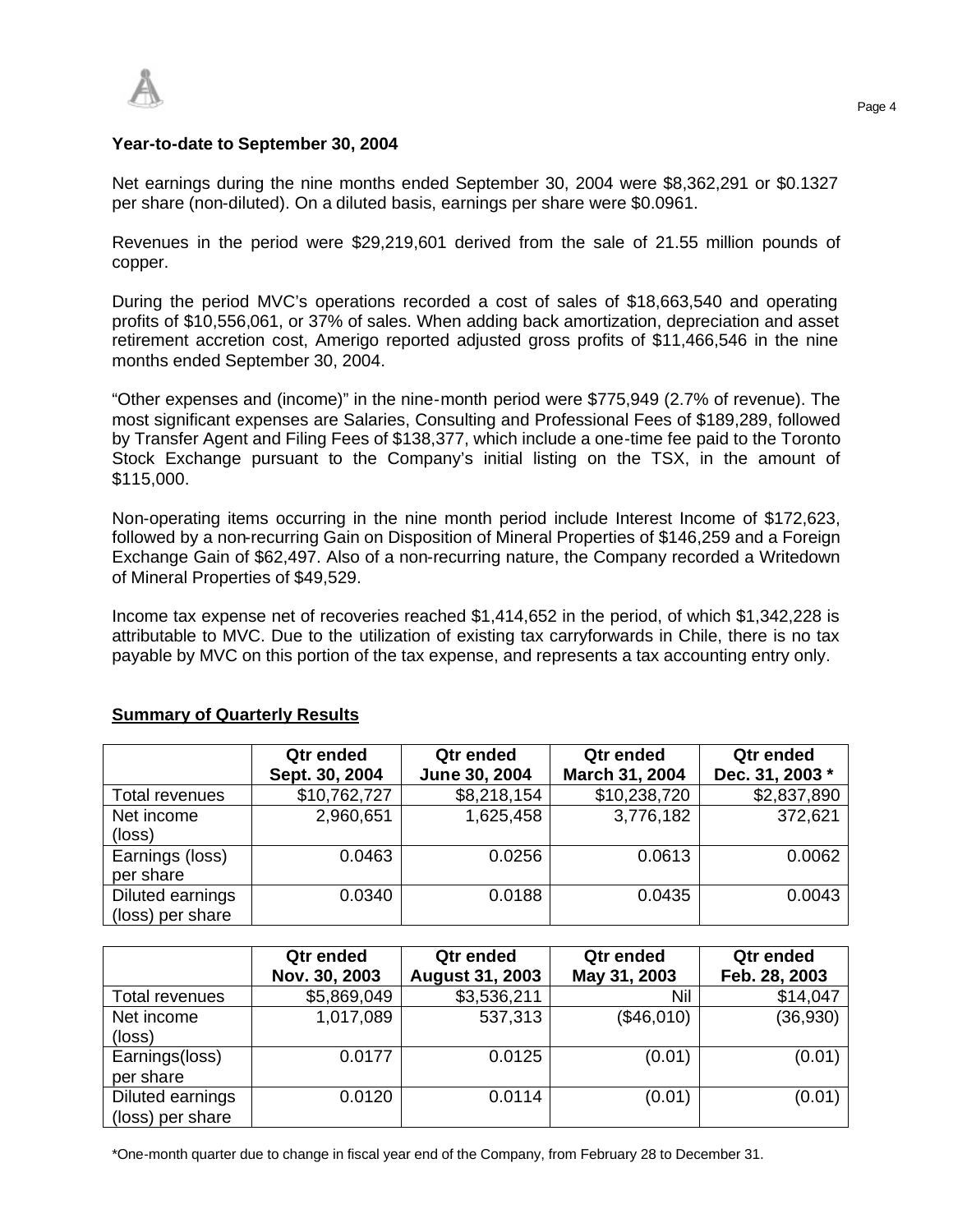### **Liquidity and Capital Resources**

Amerigo held cash and cash equivalents on September 30, 2004 of \$8,106,233, compared to \$4,366,419 held on December 31, 2003. The increase in cash is mainly attributable to net operating cash flows after capital investment in new capital equipment generated by MVC and to a lesser degree, to capital proceeds of \$1,393,211 from the exercise of stock purchase options and warrants in the period.

The Company's working capital on September 30, 2004 was \$9,141,801, compared to \$4,321,297 on December 31, 2003. Amerigo continues to be able to generate sufficient cash resources –both in the short and long-term- to maintain existing operations and fund projected plant expansions.

The Company's revenue is dependent on sales volumes and prevailing market prices for copper. Monthly average per-pound copper prices in 2004 have been the following:

| January  | \$1.0996 | April | \$1.3375 | July             | \$1.2739 | October | \$1.3663 |
|----------|----------|-------|----------|------------------|----------|---------|----------|
| February | 1.2521   | Mav   | 1.2402   | August           | 1.2910   |         |          |
| March    | .3651    | June  | 1.2190   | September 1.3131 |          |         |          |

The Company's long-term debt (Note Payable, Enami Loan and Other Payables) at September 30, 2004 was \$3,829,203, compared to \$5,153,654 on December 31, 2003. The reduction in long-term debt results from repayment of the Enami Loan during the first quarter of 2004. Included in long-term debt, is a \$3,400,000 note issued in connection with the acquisition of MVC by the Company. The note, together with accrued interest, is payable in cash or shares of Amerigo three years after the acquisition if the average copper price is over \$0.82 per pound. Payment in cash or shares is at the option of the Company; however, if the Company elects to pay in shares, the vendor has the right to either receive the payment in shares at the then current market price or receive payment in cash two years after the end of the three-year period plus interest at an annual rate of 5%.

The company is not subject to debt covenants and does not anticipate it will incur any default or arrears on payment of leases or debt principal or interest.

During the quarter ended September 30, 2004, there were no material changes to the Company's previously disclosed contractual obligations and no significant contractual obligations were incurred.

As of September 30, 2004 the Company had 1,525,000 outstanding share purchase options (with exercise prices ranging from C\$0.36 to C\$1.55) and 21,030,059 outstanding share purchase warrants (with exercise prices ranging from C\$0.25 to C\$0.70). During the nine months ended September 30, 2004, 75,000 share purchase options were granted to an officer of the Company, 230,000 share purchase options were exercised for net proceeds of \$94,979 and 4,061,151 warrants were exercised for net proceeds of \$1,594,411 (\$294,062 of which were received in December 2003 and recorded as Capital Stock to be Issued in the December 31, 2003 Balance Sheet).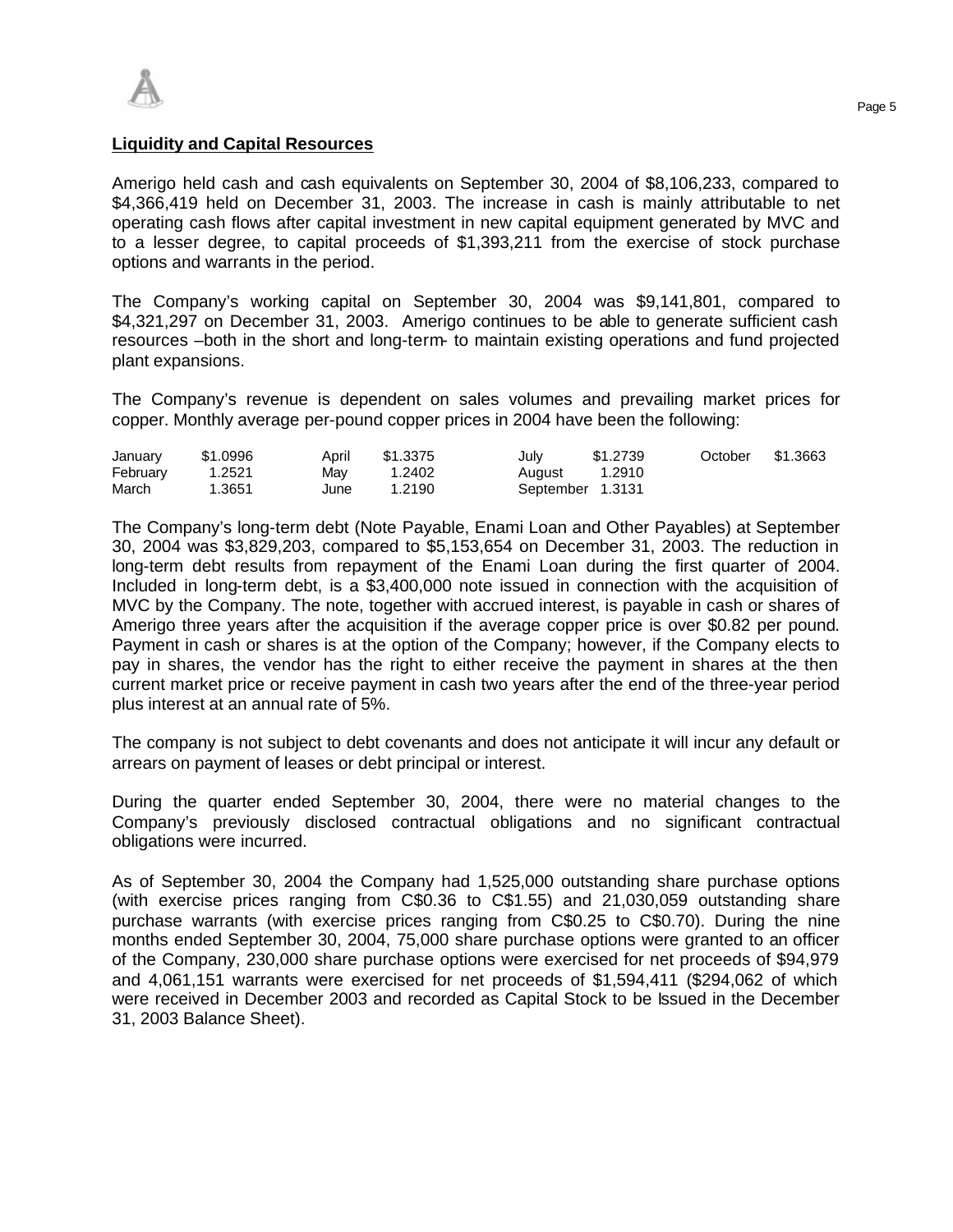

### *Investing Activities*

The Company has been able to complete significant plant expansions in MVC, without relying on additional equity or debt funding. In April 2004, additional classification and flotation equipment at MVC was commissioned on time and under budget as part of Phase 1 of the expansion. The Phase 1 expansion represented in aggregate an investment of \$2,475,000, \$525,000 below the \$3,000,000 original budget.

Work continues on schedule for the next stage of expansion. In July 2004, MVC purchased for a price of \$1,870,000 four used mills with a capacity of 140% of the presently installed mills to accelerate the implementation of the expansion process. An additional \$1,980,000 has been allocated to refurbish the mills and transport them from North America to Chile, for a total mill cost of \$3,850,000. At September 30, 2004, \$3,090,000 of this cost had been paid by MVC.

Negotiations with El Teniente are continuing with respect to an increase of tailings supply from Colihues beyond the present limit of 10,000 tpd. Until these negotiations are finalized, the precise scale of the next expansion is under review to accommodate potential increased Colihues feed material.

Work continues towards the construction of a processing plant to extract molybdenum from MVC's copper concentrate production. Amerigo estimates an average molybdenum content between 0.80% and 1% in the copper concentrate it produces. An independent feasibility study suggests that yearly production of molybdenum at MVC could reach 700,000 pounds at an approximate production cost of \$2 per pound before treatment charges and royalty payments to El Teniente, both to be negotiated. Notwithstanding recent molybdenum oxide prices of \$24 per pound, the economic feasibility of the extraction plant was calculated on a 5-year average price of approximately \$4.20 per pound. Amerigo estimates that a capital expenditure of approximately \$2.5 million will be required to build the extraction plant in a six-month period from the time when engineering is complete. Engineering was finalized in Q3 and the equipment for the plant has been ordered. The project capital expenditure will be funded from MVC's operating cash flow and cash on hand. Commissioning is expected to take place in the first half of 2005.

Maintenance expenditure for the last quarter of fiscal 2004 is estimated to be \$730,000. These expenditures will be met from MVC operating cashflow.

### **Critical Accounting Estimates and Changes in Accounting Policies**

There were no changes to the Company's critical accounting estimates or accounting policies during the quarter ended September 30, 2004.

# **Other MD&A Requirements**

As of November 2, 2004, the Company has 64,534,027 common shares outstanding.

Additional information, including the company's most recent Annual Information Form, is available on SEDAR at www.sedar.com